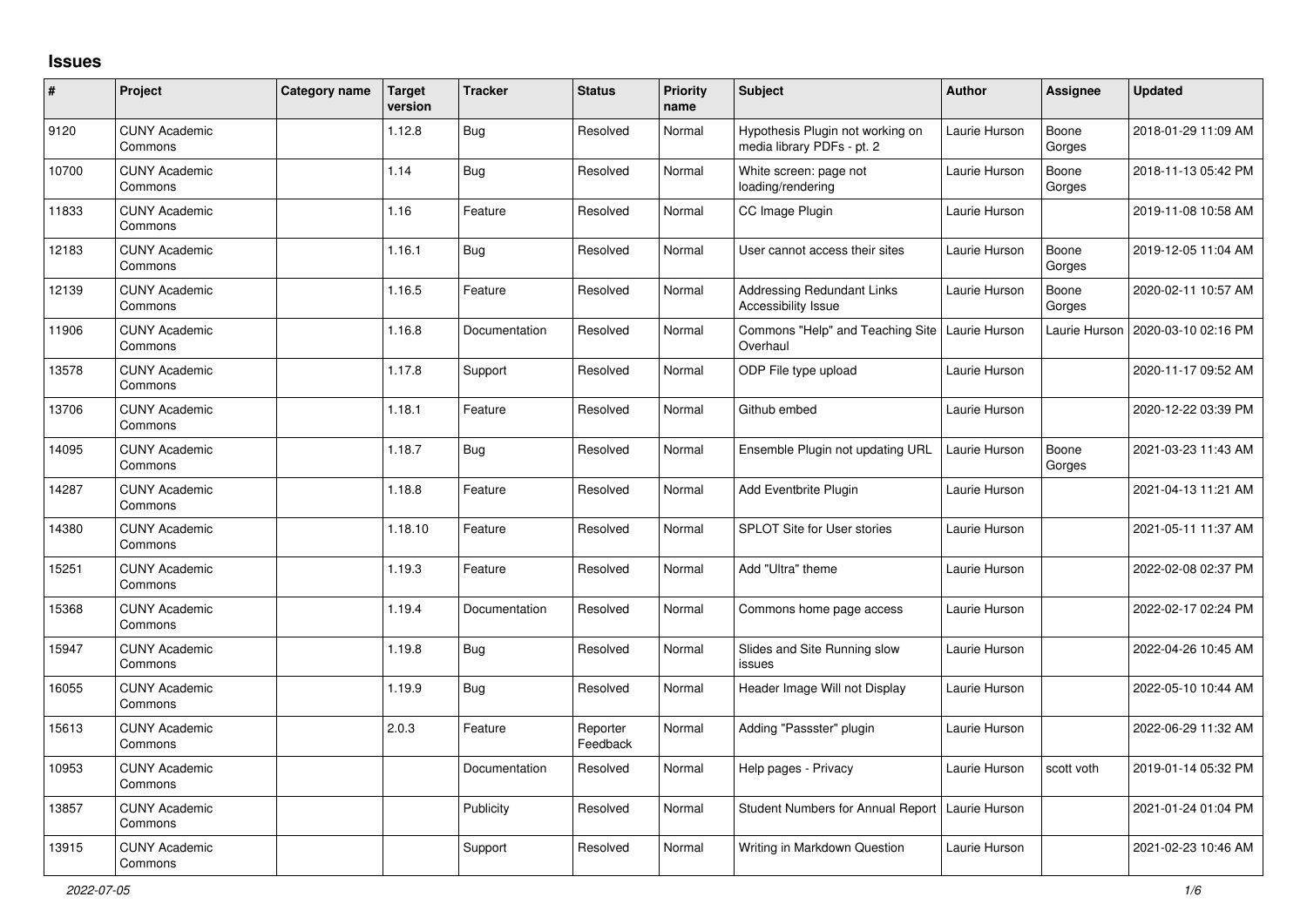| $\vert$ # | Project                         | Category name | <b>Target</b><br>version | <b>Tracker</b> | <b>Status</b>        | <b>Priority</b><br>name | <b>Subject</b>                                                            | <b>Author</b> | <b>Assignee</b>  | <b>Updated</b>      |
|-----------|---------------------------------|---------------|--------------------------|----------------|----------------------|-------------------------|---------------------------------------------------------------------------|---------------|------------------|---------------------|
| 14208     | <b>CUNY Academic</b><br>Commons |               |                          | Feature        | Resolved             | Normal                  | Loom Videos                                                               | Laurie Hurson |                  | 2021-03-23 02:25 PM |
| 14227     | <b>CUNY Academic</b><br>Commons |               |                          | <b>Bug</b>     | Rejected             | Normal                  | Missing Appearance section of<br>Dashboard                                | Laurie Hurson |                  | 2021-03-24 04:08 PM |
| 14878     | <b>CUNY Academic</b><br>Commons |               |                          | Feature        | Rejected             | Normal                  | Bulk delete forum replies                                                 | Laurie Hurson | Raymond<br>Hoh   | 2022-04-28 11:35 AM |
| 14936     | <b>CUNY Academic</b><br>Commons |               |                          | <b>Bug</b>     | New                  | Normal                  | Commons websites blocked by<br>SPS campus network                         | Laurie Hurson |                  | 2021-11-03 03:57 PM |
| 14940     | <b>CUNY Academic</b><br>Commons |               |                          | <b>Bug</b>     | New                  | Normal                  | Discrepancy between Commons<br>profile "sites" and actual # of sites      | Laurie Hurson |                  | 2021-11-08 11:09 AM |
| 15509     | <b>CUNY Academic</b><br>Commons |               |                          | Bug            | Rejected             | Normal                  | Comments and Image Error                                                  | Laurie Hurson |                  | 2022-03-02 04:26 PM |
| 15757     | <b>CUNY Academic</b><br>Commons |               |                          | <b>Bug</b>     | New                  | Normal                  | Members # do not match                                                    | Laurie Hurson |                  | 2022-03-30 04:52 PM |
| 16087     | <b>CUNY Academic</b><br>Commons |               |                          | Bug            | Rejected             | Normal                  | ZotPress not displaying Group<br>Library                                  | Laurie Hurson |                  | 2022-05-11 05:03 PM |
| 11131     | <b>CUNY Academic</b><br>Commons |               | Future<br>release        | Feature        | Reporter<br>Feedback | Normal                  | Image Annotation Plugins                                                  | Laurie Hurson |                  | 2019-02-26 11:33 AM |
| 11208     | <b>CUNY Academic</b><br>Commons |               | Not tracked              | Support        | Resolved             | Normal                  | Password Protected Page Not<br>Working when page set to<br>page_for_posts | Laurie Hurson | scott voth       | 2019-03-27 03:08 PM |
| 11482     | <b>CUNY Academic</b><br>Commons |               | Not tracked              | Bug            | Resolved             | Normal                  | Page Authors on Sites create with<br>template                             | Laurie Hurson |                  | 2020-01-27 03:11 PM |
| 11821     | <b>CUNY Academic</b><br>Commons |               | Not tracked              | Documentation  | Resolved             | Normal                  | Broken link on commons<br>documentation post                              | Laurie Hurson | scott voth       | 2019-09-04 03:54 PM |
| 11879     | <b>CUNY Academic</b><br>Commons |               | Not tracked              | <b>Bug</b>     | New                  | Normal                  | Hypothesis comments appearing on<br>multiple, different pdfs across blogs | Laurie Hurson | Laurie Hurson    | 2019-09-19 02:39 PM |
| 12023     | <b>CUNY Academic</b><br>Commons |               | Not tracked              | Feature        | Rejected             | Normal                  | Surfacing Site Storage Capacity &<br>Use                                  | Laurie Hurson |                  | 2019-10-29 02:15 PM |
| 12328     | <b>CUNY Academic</b><br>Commons |               | Not tracked              | Support        | New                  | Normal                  | Sign up Code for Non-CUNY<br>Faculty                                      | Laurie Hurson |                  | 2020-01-28 10:25 AM |
| 12484     | <b>CUNY Academic</b><br>Commons |               | Not tracked              | Support        | Reporter<br>Feedback | Normal                  | Sign up Code for COIL Course<br>starting in March                         | Laurie Hurson | <b>Matt Gold</b> | 2020-03-02 02:26 PM |
| 13632     | <b>CUNY Academic</b><br>Commons |               | Not tracked              | Bug            | Resolved             | Normal                  | Deleting Files in Group Library                                           | Laurie Hurson |                  | 2021-09-14 10:41 AM |
| 14249     | <b>CUNY Academic</b><br>Commons |               | Not tracked              | <b>Bug</b>     | Resolved             | Normal                  | Loom Embed Issue                                                          | Laurie Hurson |                  | 2021-04-13 11:07 AM |
| 14266     | <b>CUNY Academic</b><br>Commons |               | Not tracked              | Bug            | Resolved             | Normal                  | Jquery Emails?                                                            | Laurie Hurson |                  | 2021-09-14 10:43 AM |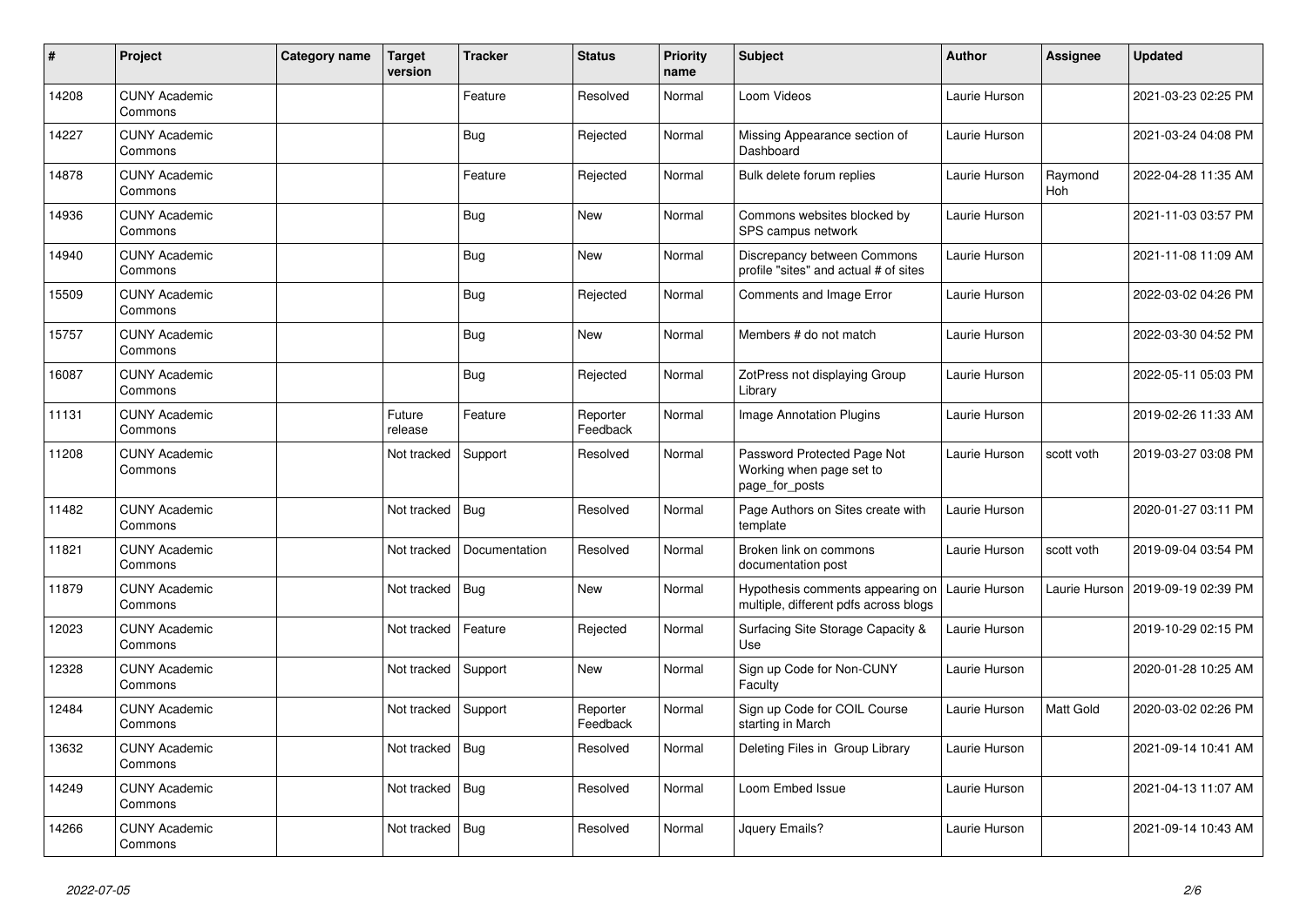| #     | Project                         | <b>Category name</b>         | Target<br>version | <b>Tracker</b> | <b>Status</b>        | <b>Priority</b><br>name | <b>Subject</b>                                                 | <b>Author</b> | <b>Assignee</b> | <b>Updated</b>      |
|-------|---------------------------------|------------------------------|-------------------|----------------|----------------------|-------------------------|----------------------------------------------------------------|---------------|-----------------|---------------------|
| 14475 | <b>CUNY Academic</b><br>Commons |                              | Not tracked       | Publicity      | New                  | Normal                  | OER Showcase Page                                              | Laurie Hurson | Laurie Hurson   | 2021-09-14 10:46 AM |
| 14504 | <b>CUNY Academic</b><br>Commons |                              | Not tracked       | Publicity      | Reporter<br>Feedback | Normal                  | Adding showcases to home page<br>menu                          | Laurie Hurson | Boone<br>Gorges | 2022-01-19 03:26 PM |
| 14538 | <b>CUNY Academic</b><br>Commons |                              | Not tracked       | Support        | Reporter<br>Feedback | Normal                  | <b>Weebly To Commons</b>                                       | Laurie Hurson |                 | 2021-09-14 10:47 AM |
| 14726 | <b>CUNY Academic</b><br>Commons |                              | Not tracked       | Bug            | Resolved             | Normal                  | Group not letting me connect to<br>already existing site       | Laurie Hurson | Jeremy Felt     | 2021-09-10 10:08 AM |
| 14791 | <b>CUNY Academic</b><br>Commons |                              | Not tracked       | Bug            | Resolved             | Normal                  | Default author on conference<br>template                       | Laurie Hurson |                 | 2021-09-21 11:07 AM |
| 15176 | <b>CUNY Academic</b><br>Commons |                              | Not tracked       | Support        | Reporter<br>Feedback | Normal                  | Archiving Q Writing & Old<br>Wordpress Sites on the Commons    | Laurie Hurson |                 | 2022-02-08 10:28 AM |
| 15409 | <b>CUNY Academic</b><br>Commons |                              | Not tracked       | <b>Bug</b>     | Resolved             | Normal                  | <b>Commons Loading Slow</b>                                    | Laurie Hurson |                 | 2022-02-22 02:32 PM |
| 15923 | <b>CUNY Academic</b><br>Commons |                              | Not tracked       | Feature        | Reporter<br>Feedback | Normal                  | <b>Bellows Plugin Adjustments</b>                              | Laurie Hurson |                 | 2022-04-20 10:10 AM |
| 12140 | <b>CUNY Academic</b><br>Commons | Accessibility                | 1.17.0            | <b>Bug</b>     | Resolved             | Normal                  | Fixing Size/Contrast of "Recently<br><b>Active Text"</b>       | Laurie Hurson | Boone<br>Gorges | 2020-07-14 12:22 PM |
| 8746  | <b>CUNY Academic</b><br>Commons | <b>Blogs</b><br>(BuddyPress) | 1.11.14           | <b>Bug</b>     | Resolved             | Normal                  | Site Creation - additional Privacy<br>Settings                 | Laurie Hurson |                 | 2017-10-02 11:00 AM |
| 11023 | <b>CUNY Academic</b><br>Commons | <b>Blogs</b><br>(BuddyPress) | 1.14.6            | <b>Bug</b>     | Resolved             | Normal                  | <b>Teaching Template Sites: Posts</b><br>return 404 Error      | Laurie Hurson |                 | 2019-01-28 01:18 PM |
| 12340 | <b>CUNY Academic</b><br>Commons | Blogs<br>(BuddyPress)        | 1.16.7            | Feature        | Resolved             | Normal                  | Tweaking CC licensing on sites                                 | Laurie Hurson | Raymond<br>Hoh  | 2020-03-10 11:54 AM |
| 14451 | <b>CUNY Academic</b><br>Commons | <b>Blogs</b><br>(BuddyPress) | 1.18.10           | <b>Bug</b>     | Resolved             | Normal                  | Search filtering not working<br>correctly                      | Laurie Hurson | Boone<br>Gorges | 2021-05-12 03:24 PM |
| 7629  | <b>CUNY Academic</b><br>Commons | <b>BuddyPress</b><br>(misc)  |                   | <b>Bug</b>     | Duplicate            | Normal                  | Coupled Group/Site email<br>generation Issue                   | Laurie Hurson | Boone<br>Gorges | 2017-02-06 04:09 PM |
| 12275 | <b>CUNY Academic</b><br>Commons | <b>BuddyPress</b><br>(misc)  | Not tracked       | <b>Bug</b>     | Resolved             | Normal                  | Error in Members Directory                                     | Laurie Hurson | Boone<br>Gorges | 2020-01-09 02:40 PM |
| 11043 | <b>CUNY Academic</b><br>Commons | Courses                      | 1.14.6            | <b>Bug</b>     | Resolved             | Normal                  | All Group Admins displaying as<br>"instructors" on Courses Tab | Laurie Hurson | Boone<br>Gorges | 2019-02-05 02:06 PM |
| 12448 | <b>CUNY Academic</b><br>Commons | Courses                      | 1.17.0            | Bug            | Resolved             | Normal                  | Course metadata should update on<br>site/group metadata update | Laurie Hurson | Boone<br>Gorges | 2020-07-15 12:09 PM |
| 13068 | <b>CUNY Academic</b><br>Commons | Courses                      | 1.17.2            | <b>Bug</b>     | Resolved             | Normal                  | Deleted groups appearing in<br>courses list                    | Laurie Hurson | Boone<br>Gorges | 2020-08-25 11:27 AM |
| 12447 | <b>CUNY Academic</b><br>Commons | Courses                      | 1.18.0            | Feature        | Resolved             | Normal                  | Tallying Forum Participation                                   | Laurie Hurson | Raymond<br>Hoh  | 2020-12-08 11:32 AM |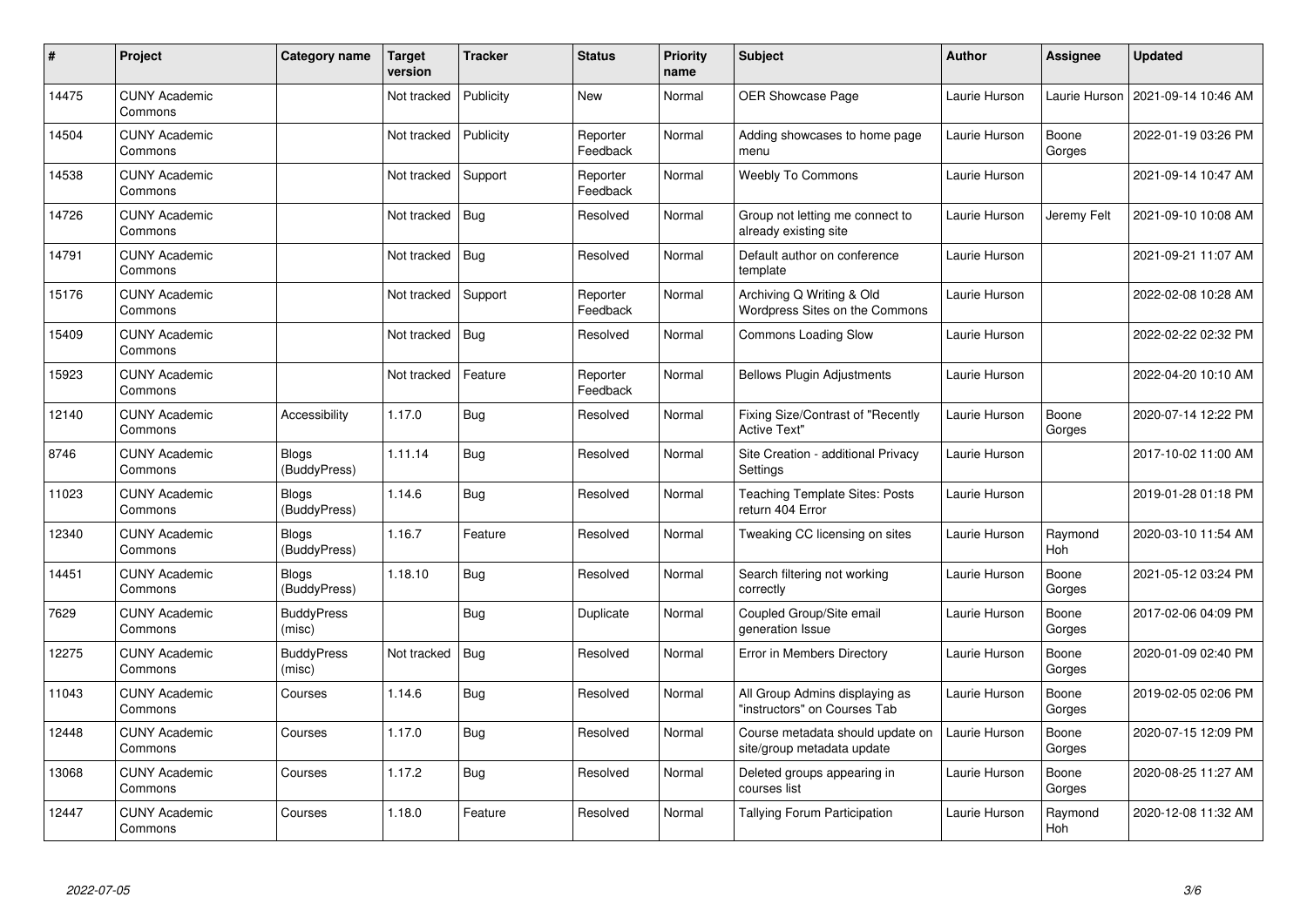| $\#$  | <b>Project</b>                  | Category name      | <b>Target</b><br>version | <b>Tracker</b> | <b>Status</b>        | <b>Priority</b><br>name | <b>Subject</b>                                                                             | <b>Author</b> | Assignee              | Updated             |
|-------|---------------------------------|--------------------|--------------------------|----------------|----------------------|-------------------------|--------------------------------------------------------------------------------------------|---------------|-----------------------|---------------------|
| 14170 | <b>CUNY Academic</b><br>Commons | Courses            | 1.19.0                   | Feature        | Resolved             | Normal                  | Collecting OER Metadata                                                                    | Laurie Hurson | Boone<br>Gorges       | 2022-01-04 12:02 PM |
| 14457 | <b>CUNY Academic</b><br>Commons | Courses            | 1.19.0                   | Feature        | Resolved             | Normal                  | Toggle for Public Sites in Course<br>Directory                                             | Laurie Hurson | Boone<br>Gorges       | 2022-01-04 11:16 AM |
| 14777 | <b>CUNY Academic</b><br>Commons | Courses            | 1.19.0                   | Outreach       | Resolved             | Normal                  | Email to faculty who create course<br>groups and site                                      | Laurie Hurson |                       | 2022-01-04 11:24 AM |
| 14897 | <b>CUNY Academic</b><br>Commons | Courses            | 1.19.0                   | Feature        | Resolved             | Normal                  | Adding "Instructor" field to indicate<br>which Admin is Instructor of a<br>"teaching" site | Laurie Hurson | Raymond<br><b>Hoh</b> | 2022-01-04 11:19 AM |
| 11789 | <b>CUNY Academic</b><br>Commons | Courses            | Future<br>release        | Feature        | <b>New</b>           | Normal                  | Ability to remove item from Courses<br>list                                                | Laurie Hurson | Sonja Leix            | 2019-09-24 12:28 PM |
| 12438 | <b>CUNY Academic</b><br>Commons | Courses            | Not tracked              | <b>Bug</b>     | New                  | Normal                  | Site appearing twice                                                                       | Laurie Hurson | Boone<br>Gorges       | 2020-02-18 01:34 PM |
| 14051 | <b>CUNY Academic</b><br>Commons | Courses            | Not tracked              | Bug            | Resolved             | Normal                  | <b>Updating Instructor on Course</b><br>Directory Listing                                  | Laurie Hurson | Boone<br>Gorges       | 2021-03-05 12:56 PM |
| 16199 | <b>CUNY Academic</b><br>Commons | <b>Directories</b> | 2.0.3                    | Bug            | <b>New</b>           | Normal                  | Removed "Semester" Filter from<br><b>Courses Directory</b>                                 | Laurie Hurson | Boone<br>Gorges       | 2022-06-29 11:32 AM |
| 7537  | <b>CUNY Academic</b><br>Commons | Events             |                          | Bug            | Rejected             | Normal                  | bbPress Group Events Widget does<br>not display                                            | Laurie Hurson | Raymond<br>Hoh        | 2017-04-27 02:32 PM |
| 10952 | <b>CUNY Academic</b><br>Commons | Group Blogs        | 1.14.5                   | <b>Bug</b>     | Resolved             | Normal                  | Duplicate privacy options in<br>group-site creation                                        | Laurie Hurson |                       | 2019-01-22 11:53 AM |
| 9137  | <b>CUNY Academic</b><br>Commons | Group Blogs        | Not tracked              | Bug            | Resolved             | Normal                  | Already existing site not appearing<br>to link (couple) in Group area                      | Laurie Hurson | Boone<br>Gorges       | 2018-03-29 05:07 PM |
| 14018 | <b>CUNY Academic</b><br>Commons | Group Forums       | 1.18.7                   | Feature        | Resolved             | Normal                  | Forum design improvements                                                                  | Laurie Hurson | Boone<br>Gorges       | 2021-03-23 11:43 AM |
| 13650 | <b>CUNY Academic</b><br>Commons | Group Library      | Future<br>release        | Feature        | New                  | Normal                  | Forum Attachments in Group<br>Library                                                      | Laurie Hurson |                       | 2021-11-19 12:30 PM |
| 14786 | <b>CUNY Academic</b><br>Commons | Groups (misc)      | 1.19.0                   | Feature        | Resolved             | Normal                  | Adding "class project" purpose                                                             | Laurie Hurson | Boone<br>Gorges       | 2022-01-04 11:20 AM |
| 15220 | <b>CUNY Academic</b><br>Commons | Groups (misc)      | 2.0.0                    | Feature        | Resolved             | Normal                  | Extending the OER Metadata Tag                                                             | Laurie Hurson | Boone<br>Gorges       | 2022-05-26 11:36 AM |
| 12446 | <b>CUNY Academic</b><br>Commons | Groups (misc)      | Future<br>release        | Feature        | Reporter<br>Feedback | Normal                  | Toggle default site to group forum<br>posting                                              | Laurie Hurson | Laurie Hurson         | 2020-03-10 11:57 AM |
| 14179 | <b>CUNY Academic</b><br>Commons | Home Page          | 1.19.0                   | Feature        | Resolved             | Normal                  | Featured Sites and Groups for<br>Home Page Redesign                                        | Laurie Hurson | Colin<br>McDonald     | 2022-01-04 12:03 PM |
| 15219 | <b>CUNY Academic</b><br>Commons | Layout             | 1.19.3                   | Bug            | Resolved             | Normal                  | Alignment with Rowling Theme                                                               | Laurie Hurson | Raymond<br>Hoh        | 2022-02-08 02:38 PM |
| 11836 | <b>CUNY Academic</b><br>Commons | Onboarding         | 1.15.9                   | Bug            | Resolved             | Normal                  | Invite and "Claim Key" Confusion                                                           | Laurie Hurson |                       | 2019-09-10 02:34 PM |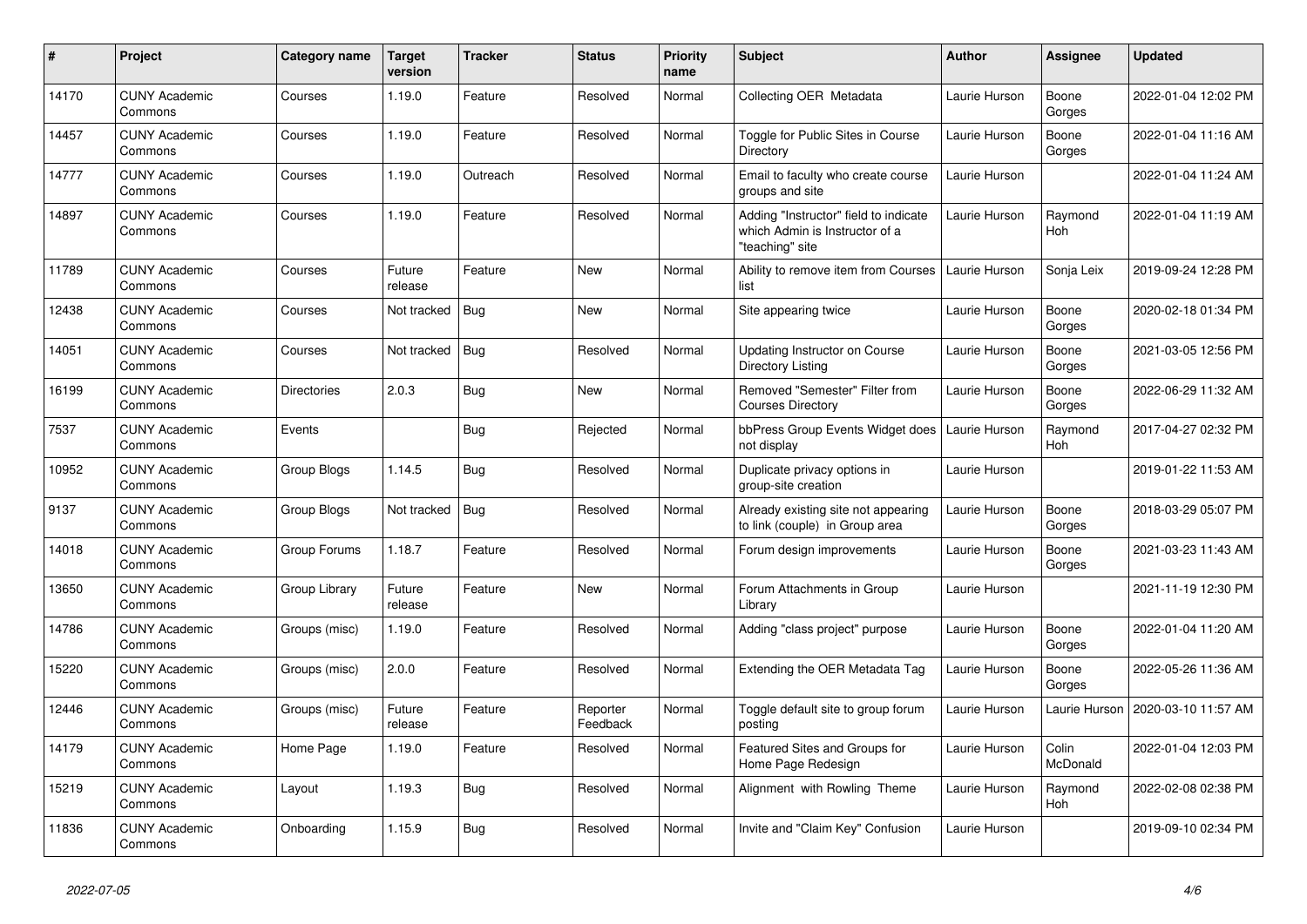| $\#$  | <b>Project</b>                  | Category name              | <b>Target</b><br>version | <b>Tracker</b> | <b>Status</b> | <b>Priority</b><br>name | <b>Subject</b>                                                        | <b>Author</b> | Assignee              | Updated             |
|-------|---------------------------------|----------------------------|--------------------------|----------------|---------------|-------------------------|-----------------------------------------------------------------------|---------------|-----------------------|---------------------|
| 16183 | <b>CUNY Academic</b><br>Commons | Onboarding                 | 2.0.1                    | <b>Bug</b>     | Resolved      | Normal                  | Contrast for member names in the<br>invite modal                      | Laurie Hurson |                       | 2022-06-14 11:35 AM |
| 14787 | <b>CUNY Academic</b><br>Commons | <b>Plugin Packages</b>     | Future<br>release        | Feature        | <b>New</b>    | Normal                  | Creating a "Design" plugin package                                    | Laurie Hurson | scott voth            | 2022-04-27 04:56 PM |
| 7653  | <b>CUNY Academic</b><br>Commons | Reckoning                  | 1.10.10                  | Feature        | Resolved      | Normal                  | Reckoning Plugin Edit or<br>Workaround                                | Laurie Hurson | Boone<br>Gorges       | 2019-10-04 02:31 PM |
| 11200 | <b>CUNY Academic</b><br>Commons | Reckoning                  | 1.14.8                   | Bug            | Resolved      | Normal                  | User Summary (Reckoning plugin)<br>not linking to single user content | Laurie Hurson |                       | 2019-10-04 02:31 PM |
| 11937 | <b>CUNY Academic</b><br>Commons | Reckoning                  | 2.0.0                    | Feature        | Resolved      | Normal                  | Integration between WP Grade<br>Comments and Reckoning                | Laurie Hurson | Boone<br>Gorges       | 2022-05-26 11:36 AM |
| 16278 | <b>CUNY Academic</b><br>Commons | Server                     | Not tracked              | Support        | Resolved      | Normal                  | Commons Down                                                          | Laurie Hurson | Raymond<br>Hoh        | 2022-06-23 09:21 PM |
| 14115 | <b>CUNY Academic</b><br>Commons | Shortcodes and<br>embeds   | 1.18.6                   | Feature        | Resolved      | Normal                  | <b>Add Twine Embed Plugin</b>                                         | Laurie Hurson | Boone<br>Gorges       | 2021-03-11 10:53 AM |
| 14439 | <b>CUNY Academic</b><br>Commons | Spam/Spam<br>Prevention    | 2.0.2                    | Support        | Resolved      | Normal                  | Aprroved comments held for<br>moderation                              | Laurie Hurson | Raymond<br>Hoh        | 2022-06-28 09:18 PM |
| 8944  | <b>CUNY Academic</b><br>Commons | Teaching                   | 1.12.3                   | Bug            | Resolved      | Normal                  | Hypothesis Plugin not working on<br>media library PDFs                | Laurie Hurson |                       | 2017-12-28 03:00 PM |
| 12519 | <b>CUNY Academic</b><br>Commons | User Experience            | 1.16.8                   | <b>Bug</b>     | Resolved      | Normal                  | Registration and Home Page links<br>on Mobile                         | Laurie Hurson | Raymond<br>Hoh        | 2020-03-17 05:03 PM |
| 11193 | <b>CUNY Academic</b><br>Commons | <b>WordPress</b><br>(misc) | 1.14.11                  | Support        | Resolved      | Normal                  | <b>Embedding StoryMaps JS</b>                                         | Laurie Hurson | Raymond<br><b>Hoh</b> | 2019-04-23 10:54 AM |
| 11201 | <b>CUNY Academic</b><br>Commons | <b>WordPress</b><br>(misc) | 1.16                     | Feature        | Resolved      | Normal                  | Add "Request to Join this Site"<br>button?                            | Laurie Hurson | Raymond<br><b>Hoh</b> | 2019-12-04 10:51 AM |
| 12278 | <b>CUNY Academic</b><br>Commons | <b>WordPress</b><br>(misc) | 1.16.3                   | Bug            | Resolved      | Normal                  | Cannot acces dashboard due to<br>'Critical Error"                     | Laurie Hurson | Raymond<br>Hoh        | 2020-01-10 02:04 PM |
| 11843 | <b>CUNY Academic</b><br>Commons | WordPress<br>(misc)        | Future<br>release        | Design/UX      | New           | Normal                  | Tweaking the Gutenberg Editor<br>Interface                            | Laurie Hurson |                       | 2022-04-26 12:00 PM |
| 7424  | <b>CUNY Academic</b><br>Commons | WordPress<br>Plugins       | 1.10.8                   | Feature        | Resolved      | Normal                  | Wordpress Plugin Request:<br>Reckoning                                | Laurie Hurson | Boone<br>Gorges       | 2017-01-21 09:02 PM |
| 7623  | <b>CUNY Academic</b><br>Commons | WordPress<br>Plugins       | 1.10.10                  | Bug            | Resolved      | Normal                  | bbPress Forum and "Add users"<br>widget User Role                     | Laurie Hurson | Boone<br>Gorges       | 2017-02-06 01:57 PM |
| 9104  | <b>CUNY Academic</b><br>Commons | WordPress<br>Plugins       | 1.12.7                   | Feature        | Resolved      | Normal                  | Adding 2 Plugins?                                                     | Laurie Hurson | Boone<br>Gorges       | 2018-01-23 11:19 AM |
| 10258 | <b>CUNY Academic</b><br>Commons | WordPress<br>Plugins       | 1.13.8                   | Feature        | Resolved      | Normal                  | Media Library uploads visible to all<br>users on site                 | Laurie Hurson |                       | 2018-08-29 04:53 PM |
| 11803 | <b>CUNY Academic</b><br>Commons | WordPress<br>Plugins       | 1.15.9                   | Bug            | Resolved      | Normal                  | Settings > Writing Editor Switch<br>Error                             | Laurie Hurson | Raymond<br>Hoh        | 2019-08-28 02:48 PM |